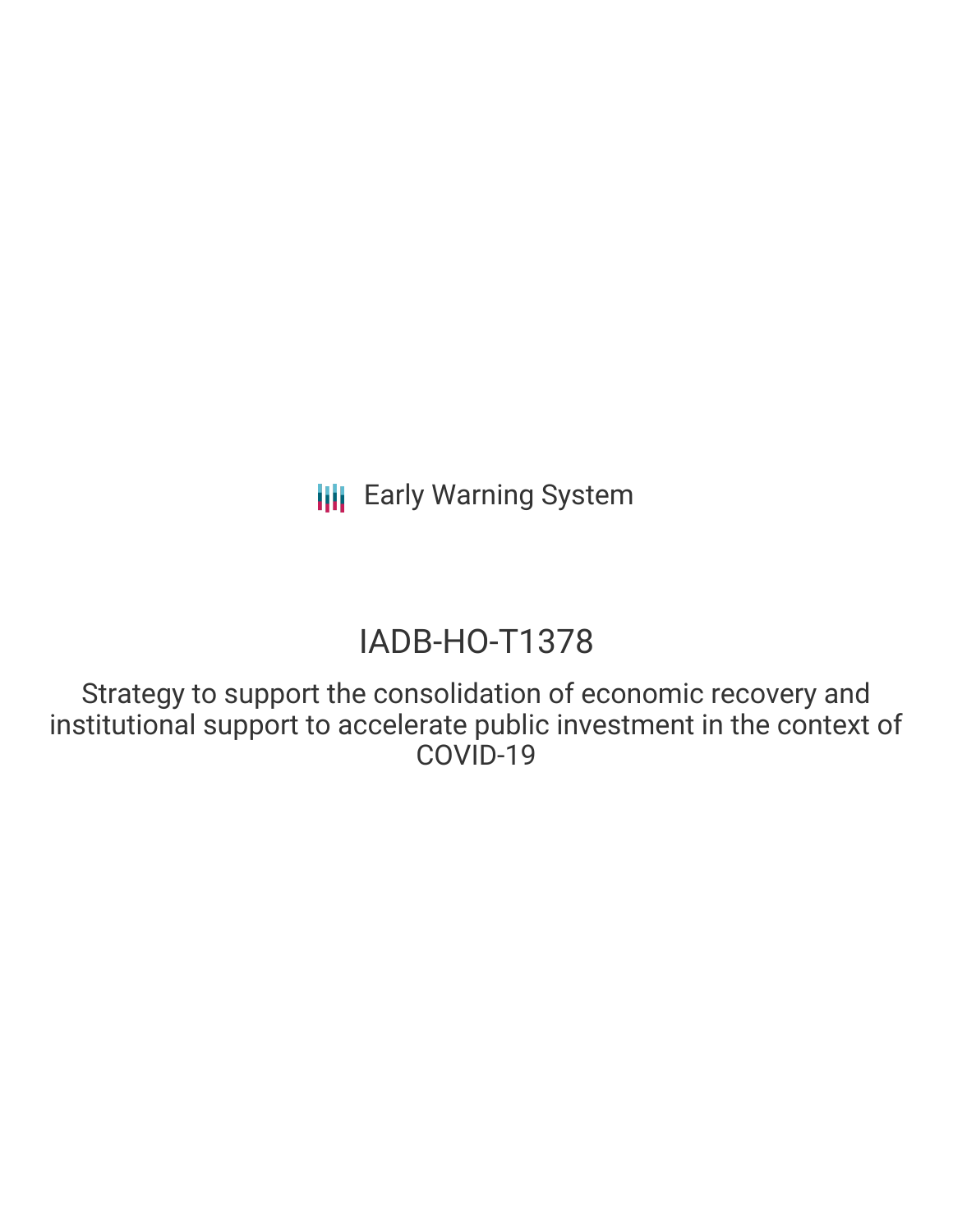

Strategy to support the consolidation of economic recovery and institutional support to accelerate public invectment in the context of COVID-10  $^{\circ}$ 

#### **Quick Facts**

| <b>Countries</b>               | Honduras                                  |
|--------------------------------|-------------------------------------------|
| <b>Financial Institutions</b>  | Inter-American Development Bank (IADB)    |
| <b>Status</b>                  | Active                                    |
| <b>Bank Risk Rating</b>        | U                                         |
| <b>Voting Date</b>             | 2021-12-08                                |
| <b>Borrower</b>                | Government of Honduras                    |
| <b>Sectors</b>                 | Law and Government, Technical Cooperation |
| <b>Investment Type(s)</b>      | Advisory Services, Grant                  |
| <b>Investment Amount (USD)</b> | $$0.45$ million                           |
| <b>Project Cost (USD)</b>      | $$0.45$ million                           |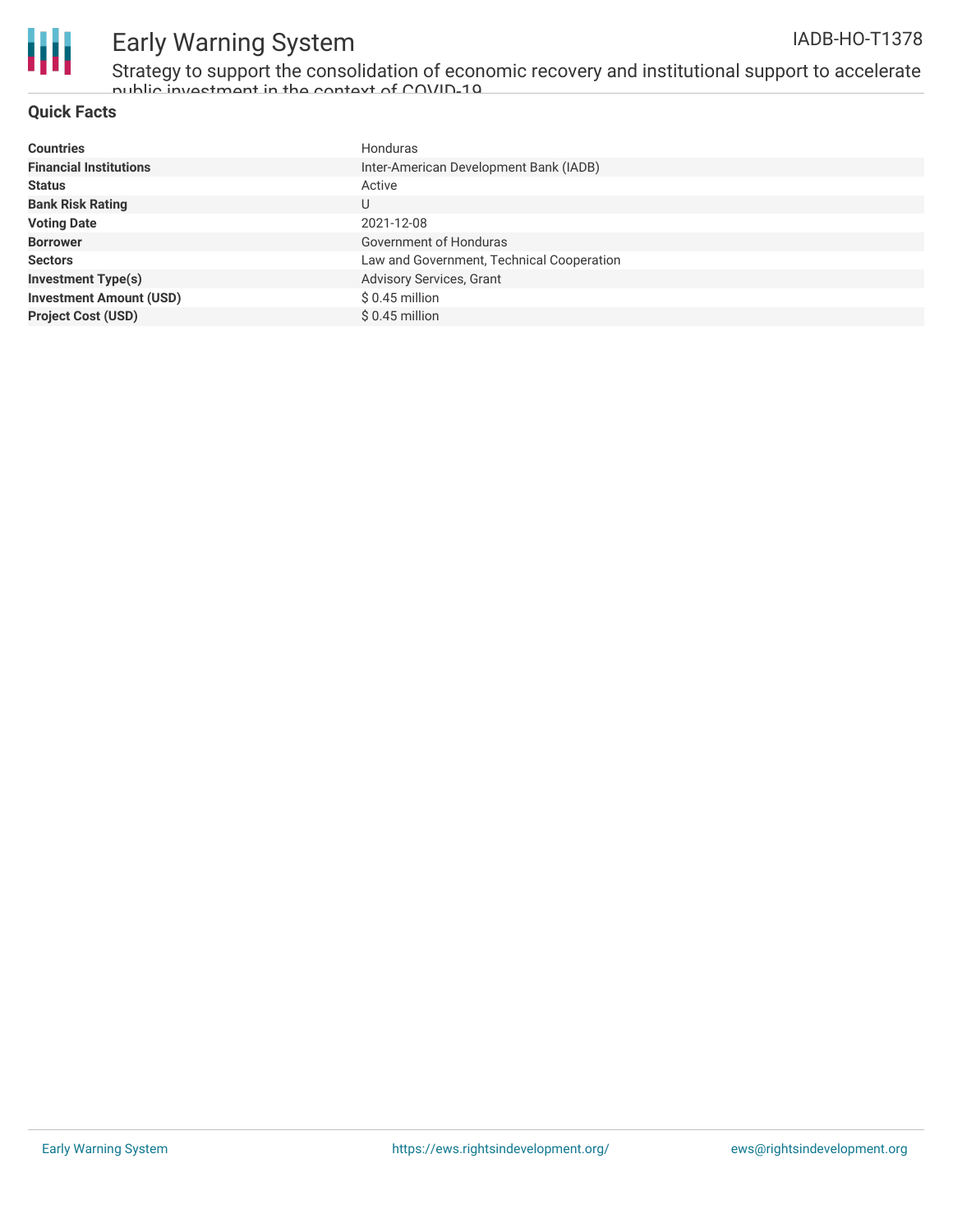

Strategy to support the consolidation of economic recovery and institutional support to accelerate public investment in the context of COVID-19

### **Project Description**

The objective of this TC is to continue with the technical assistance (initiated with TC HO-T1539) to promote the consolidation of the reactivation and greater medium-term economic growth. Activities will be carried out to prioritize projects based on the Reconstruction and Sustainable Development Plan (PRDS) and promote efficiency measures to improve the execution and quality of investment and social spending through the readjustment of programs and the orientation of the public budget.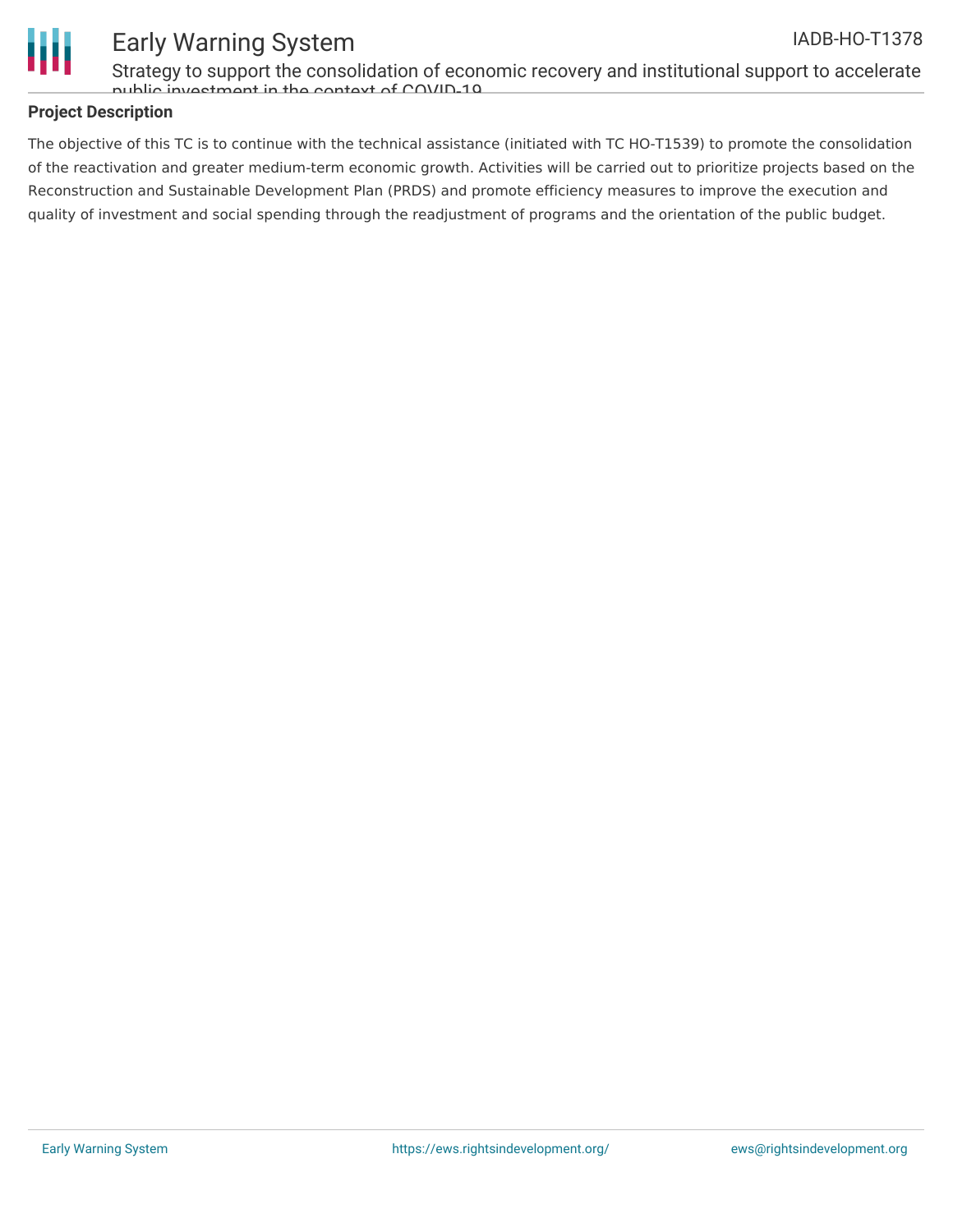

Strategy to support the consolidation of economic recovery and institutional support to accelerate public investment in the context of COVID-19

### **Investment Description**

• Inter-American Development Bank (IADB)